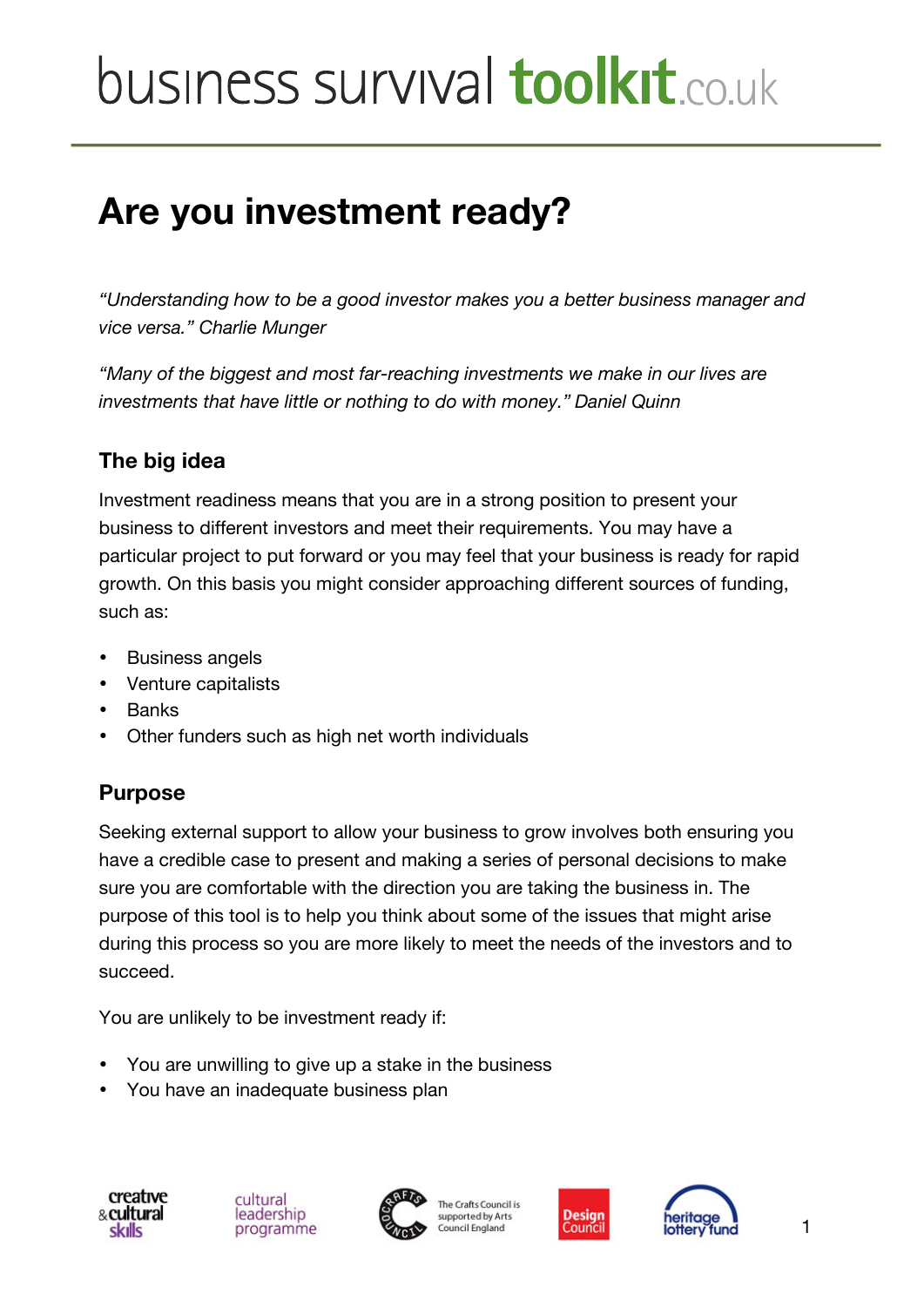- You are not looking for fast growth. Can you provide a growth level of eight to ten times within five years?
- You do not have a proven need for your product or services
- You lack knowledge of your market
- You lack knowledge of the investment process
- You are unable to pitch your business effectively or credibly

## **The tool**

This tool consists of a questionnaire that takes you through some of the key questions you need to consider to work towards investment readiness. To use the tool take the following steps:

- 1. Complete the following questionnaire
- 2. Ensure you have evidence to support your answers
- 3. Record any issues or further questions that arise as you complete the questionnaire
- 4. If you decide not to proceed with seeking external funding, consider what that means for the future of your business. Is this a final decision or will you revisit it at a later date?
- 5. If you decide to proceed, consider:
	- a. Any actions you need to take to improve your investment readiness
	- b. Are you looking for national or international growth?
	- c. What further advice you might seek to prepare your case
	- d. Whether you need training in this area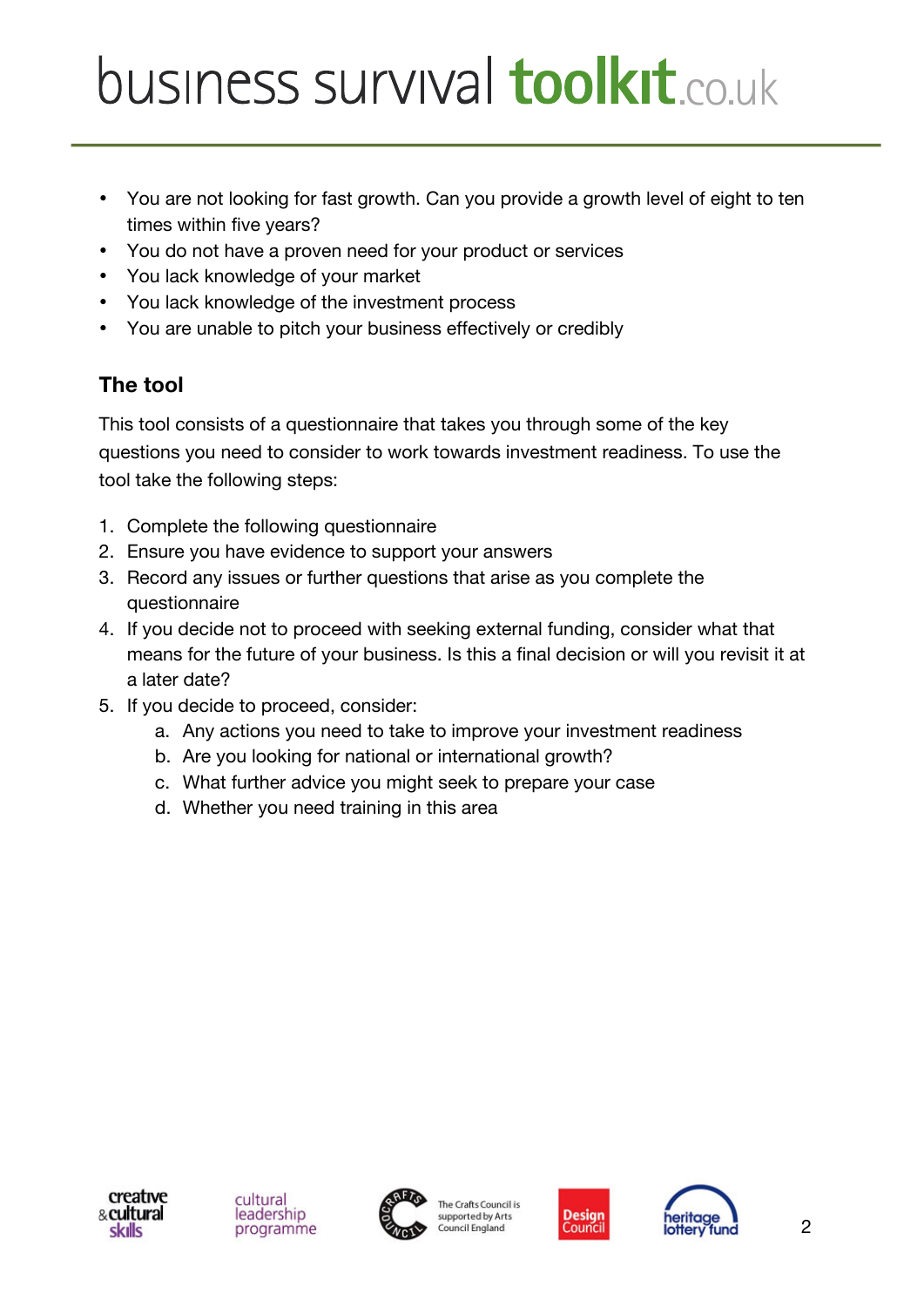|                                                                                                                                                            | Yes | <b>No</b> |
|------------------------------------------------------------------------------------------------------------------------------------------------------------|-----|-----------|
| The market                                                                                                                                                 |     |           |
| Are you operating in a high growth industry/sector?                                                                                                        |     |           |
| Do you have a first-to-market advantage?                                                                                                                   |     |           |
| Do you have innovative products or services?                                                                                                               |     |           |
| Do you have a unique selling proposition?                                                                                                                  |     |           |
| Is there a global market for your products or services?                                                                                                    |     |           |
| Is there clear evidence of a market need for your products or services?                                                                                    |     |           |
| Have you undertaken any formal market research?                                                                                                            |     |           |
| Do you have both primary and secondary sources of information about the<br>market?                                                                         |     |           |
| Are you able to list all your potential domestic and/or international market<br>segments?                                                                  |     |           |
| Do you have a clear indication of the market size?                                                                                                         |     |           |
| Have you completed a competitor analysis?                                                                                                                  |     |           |
| <b>Your business</b>                                                                                                                                       |     |           |
| Do you have a comprehensive business plan?                                                                                                                 |     |           |
| Have you identified your strengths and weaknesses? And how you intend<br>to deal with them?                                                                |     |           |
| Do you own your intellectual property? Have you protected your<br>intellectual property and can you show a strategy for protecting future<br>developments? |     |           |
| Is the legal structure of your company clear and appropriate?                                                                                              |     |           |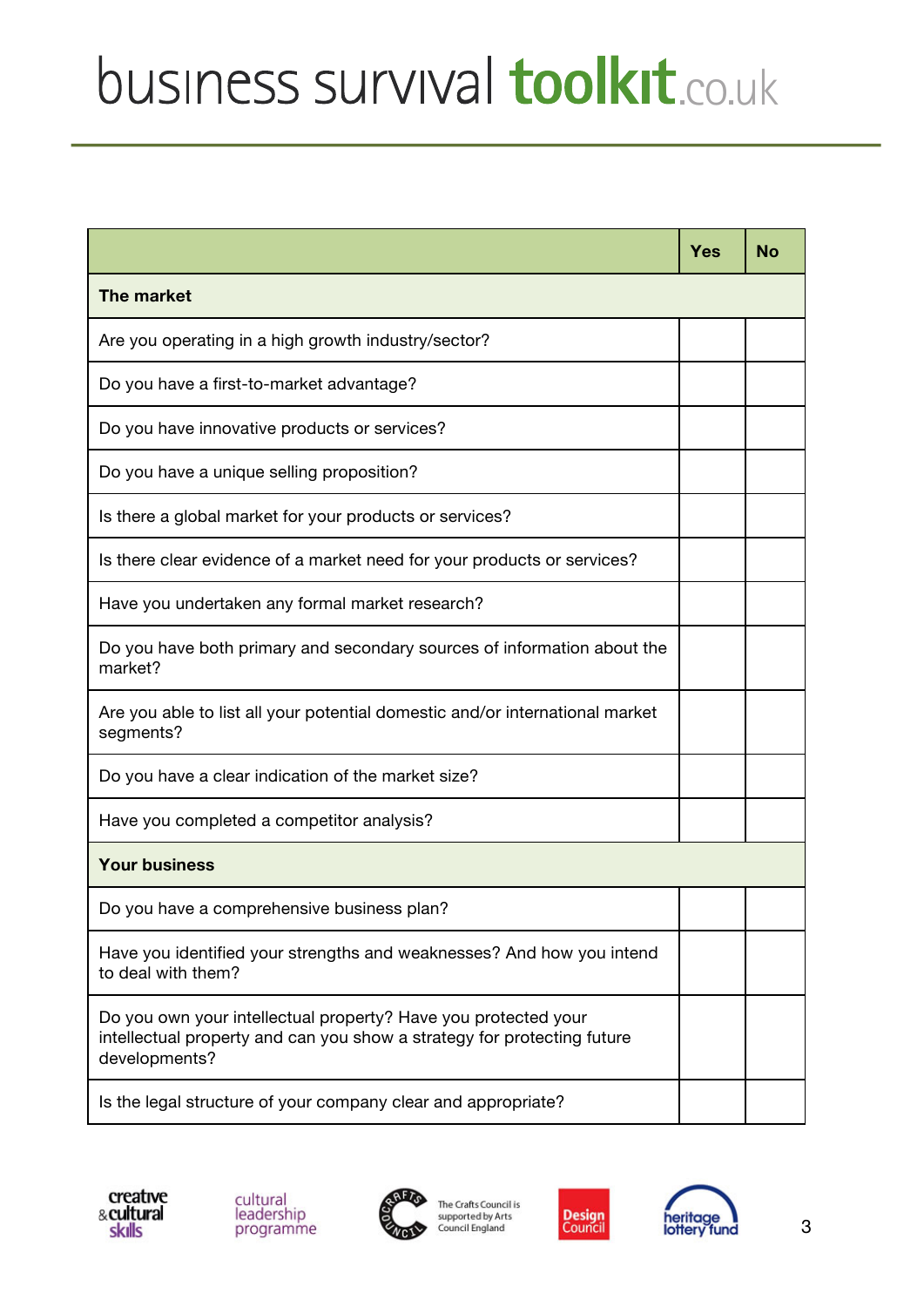|                                                                                                       | <b>Yes</b> | <b>No</b> |
|-------------------------------------------------------------------------------------------------------|------------|-----------|
| Is the company compliant with current legislation and regulatory<br>requirements?                     |            |           |
| Are you able to supply a copy of your company registration documents?                                 |            |           |
| Is there a shareholder's agreement?                                                                   |            |           |
| Are you facing any litigation – current, pending or potential?                                        |            |           |
| Does the business have appropriate insurance coverage?                                                |            |           |
| <b>Your finances</b>                                                                                  |            |           |
| Have you identified the level of funding required?                                                    |            |           |
| Have you identified the type of funding required? (business angel or<br>venture capital etc)          |            |           |
| Are you able to supply audited accounts?                                                              |            |           |
| Are you able to supply projected operational and financial statements?                                |            |           |
| Are you able to supply projected earnings and cashflow forecasts?                                     |            |           |
| Are you able to provide details of types of shares and share distributions<br>to potential investors? |            |           |
| Are the business' accounting policies in accordance with accounting<br>standards?                     |            |           |
| Are your personal and business affairs clearly separated in the operation<br>of the business?         |            |           |
| Are the director's credit cards or holidays funded by the business?                                   |            |           |
| Your people                                                                                           |            |           |
| Do you have an effective management team (where one exists)?                                          |            |           |
| Do the people involved in your business have a diverse range of skills?                               |            |           |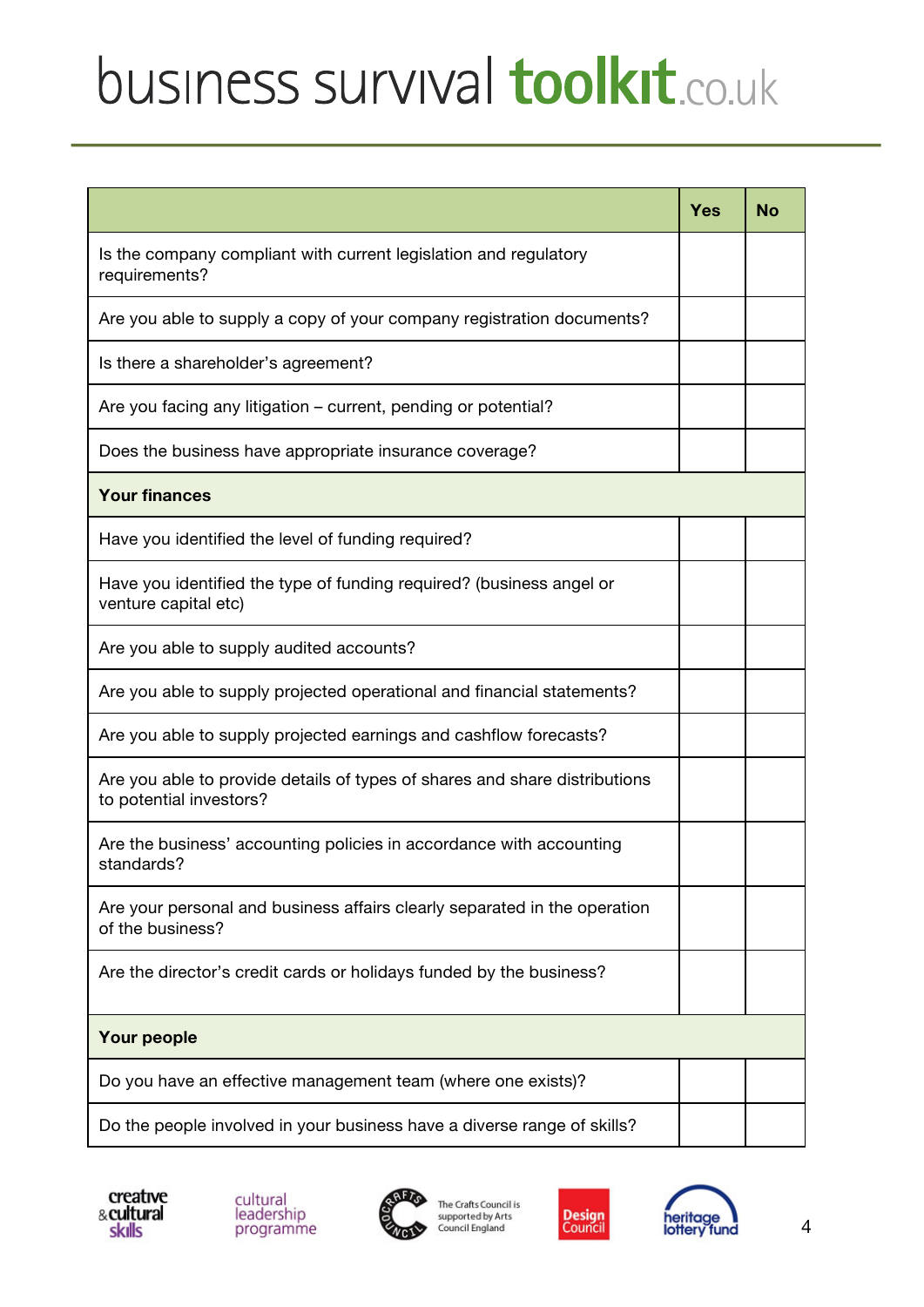|                                                                                                                                                 | <b>Yes</b> | <b>No</b> |
|-------------------------------------------------------------------------------------------------------------------------------------------------|------------|-----------|
| Where you are working on your own or with a small team, do you have<br>access to a wider range of advisers and skills?                          |            |           |
| Are the shareholders realistic about the business' market value?                                                                                |            |           |
| Are current employee contracts in place for all staff (where appropriate)?                                                                      |            |           |
| Does the business have a properly constituted board that meets at regular<br>intervals?                                                         |            |           |
| <b>Your business case</b>                                                                                                                       |            |           |
| Are you able to clearly demonstrate the opportunity you are intending to<br>address?                                                            |            |           |
| Have you clearly identified the level of benefits arising from the<br>opportunity?                                                              |            |           |
| Have you undertaken a risk analysis?                                                                                                            |            |           |
| Do you have realistic cost projections?                                                                                                         |            |           |
| <b>About you</b>                                                                                                                                |            |           |
| Do you understand the investment process – timescales, due diligence,<br>legal requirements, key documents, handling investor requirements etc? |            |           |
| Are you ready to accept equity?                                                                                                                 |            |           |
| Can you clearly identify the characteristics of your ideal investor?                                                                            |            |           |
| Have you perfected your pitches/presentations to investors?                                                                                     |            |           |
| Are you ready to undergo the due diligence process?                                                                                             |            |           |
| Are you ready to work with new stakeholders?                                                                                                    |            |           |